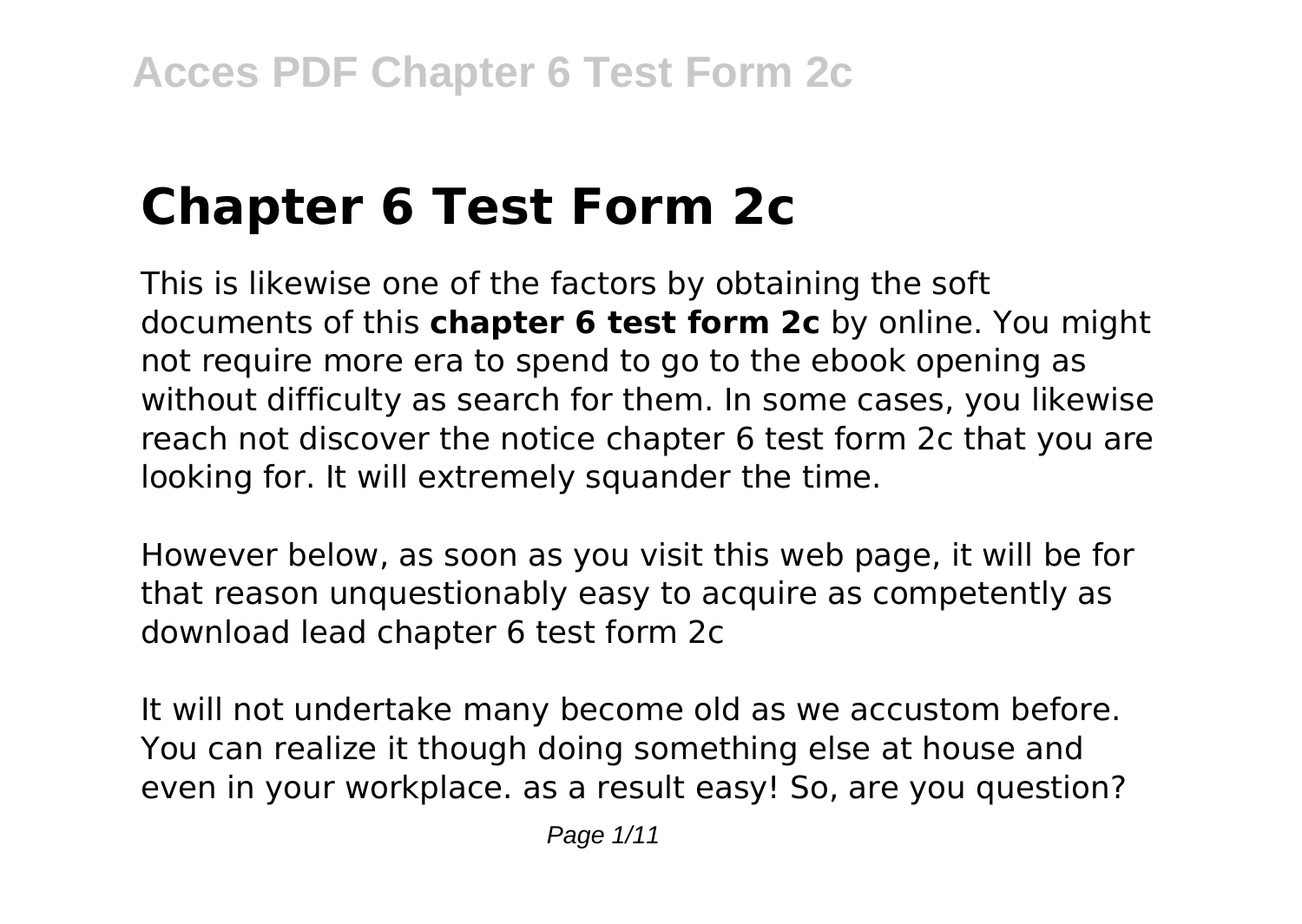Just exercise just what we come up with the money for below as skillfully as evaluation **chapter 6 test form 2c** what you in the manner of to read!

International Digital Children's Library: Browse through a wide selection of high quality free books for children here. Check out Simple Search to get a big picture of how this library is organized: by age, reading level, length of book, genres, and more.

#### **Chapter 6 Test Form 2c**

NAME DATE 6 PERIOD Chapter 6 Test, Form 2C SCORE 1. What is the sum of the interior angles of an octagonal box? 1. 2. A convex pentagon has interior angles with measures (5x - 12)°,  $(2x + 100)$ °,  $(4x + 16)$ °,  $(6x + 15)$ °, and  $(3x + 41)$ °. Find the value of x. 2. 3. If the measure of each interior angle of a regular polygon is 171, find the  $\frac{P_{\text{edge 211}}}{P_{\text{edge 211}}}$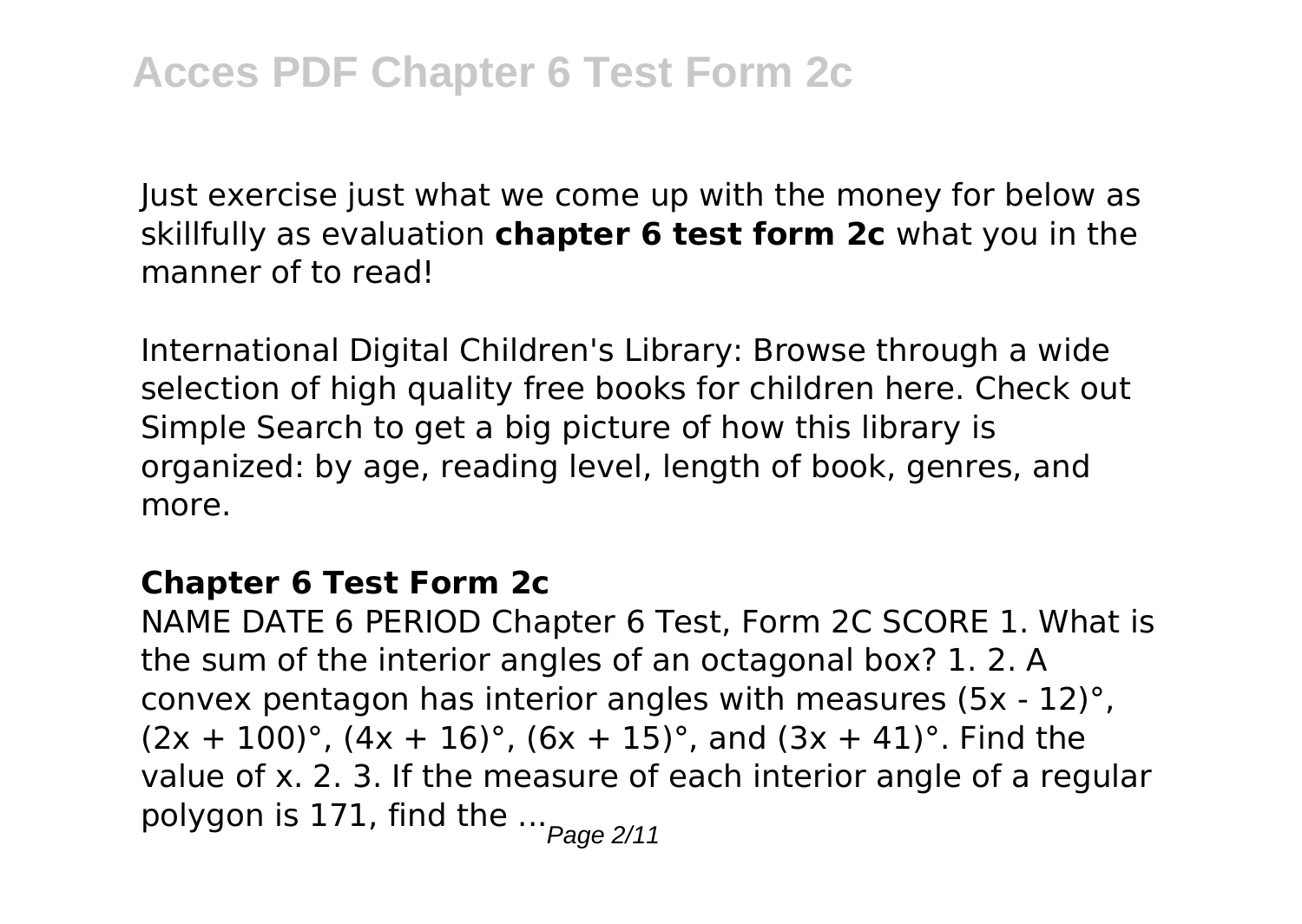#### **Chapter 6 Test, Form 2C - Studyres**

Chapter 3 Test, Form 2C (continued) Write an equation in slopeintercept form for the line that satisfies the given conditions. 9, yintercept 3 15, m 16, m = 3, contains  $(-1, 5)$  17, x-intercept is 3, y-intercept is  $-1$  18. contains ( $-7$ , 9) and (6,  $-4$ ) For Questions 19—21, given the following. information, determine which lines, if

#### **Geometry Chapter 6 Test Form 2C Answers**

Yes; if the diagonals of a ˇ are ˙, then the ˇ is a rectangle. 67.5. Chapter 6 Test, Form 2C. Copyright © Glencoe/McGraw-Hill, a division of The McGraw-Hill Companies, Inc. NAME DATE PERIOD Chapter 656Glencoe Geometry. 6. 14. TUVWis a square with U(10, 2), V(8, 8), and W(2, 6). Find the coordinates of T.

## **NAME DATE PERIOD 6 Chapter 6 Test, Form 2C**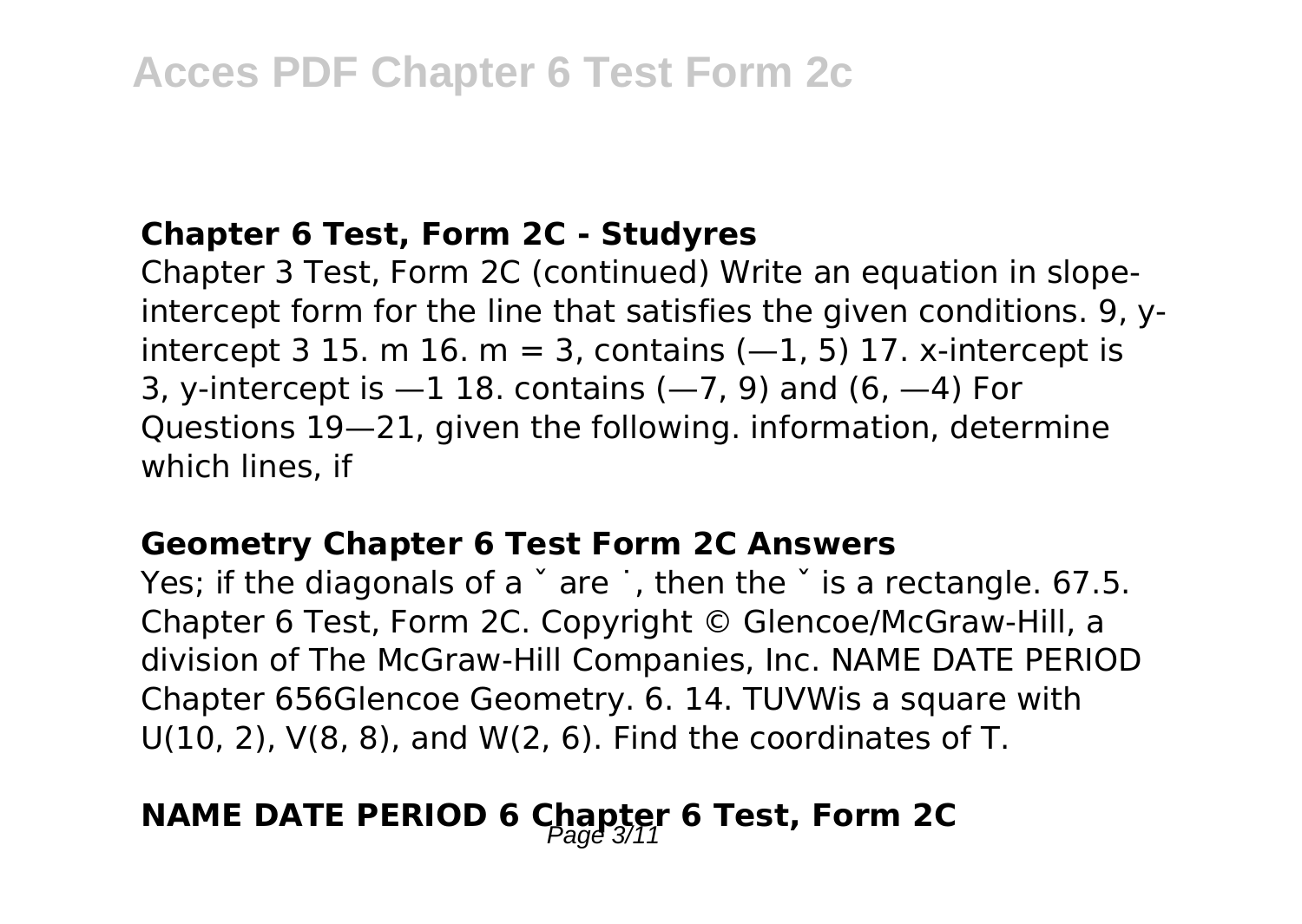## **Acces PDF Chapter 6 Test Form 2c**

Chapter 6 Test Form 2. Chapter 6 Test Form 2 - Displaying top 8 worksheets found for this concept.. Some of the worksheets for this concept are Chapter 6 resource masters, Section quizzes and chapter tests, 6 chapter 6 test form 1, Chapter 6 test form b, Chapter 6 test form 2c algebra 2, 6 chapter 6 test form 1 score, Chapter 6 resource masters, Chapter 6 resource masters.

#### **Chapter 6 Test Form 2 Worksheets - Kiddy Math**

Worksheets are Chapter 6 resource masters, Section quizzes and chapter tests, 6 chapter 6 test form 1, Chapter 6 test form b, Chapter 6 test form 2c algebra 2, 6 chapter 6 test form 1 score, Chapter 6 resource masters, Chapter 6 resource masters. Click on pop-out icon or print icon to worksheet to print or download.

### **Chapter 6 Test Form 2 Worksheets - Lesson Worksheets** CONSUMABLE WORKBOOKS Many of the worksheets contained in the Chapter Resource Masters booklets are available as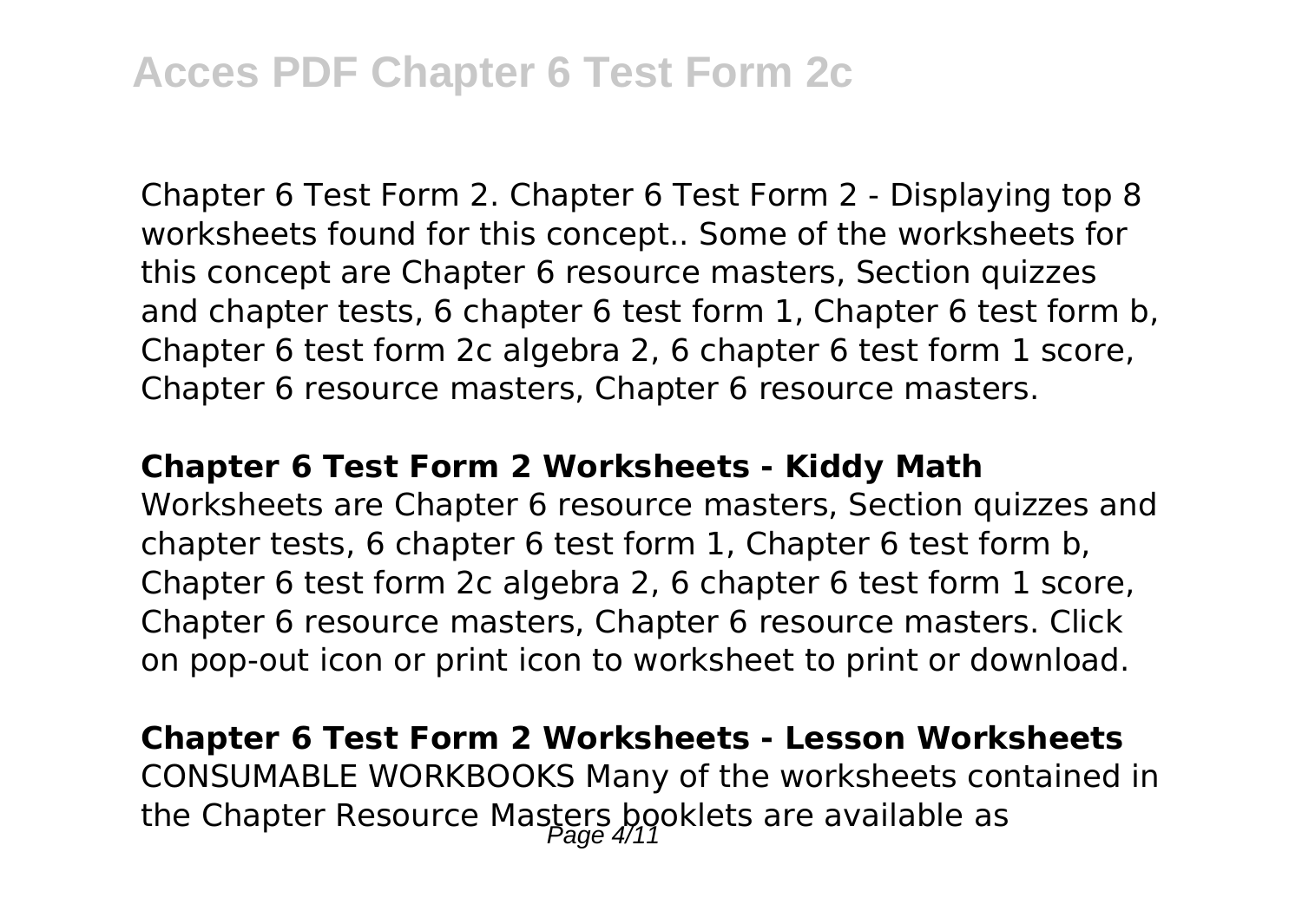consumable workbooks in both English and Spanish. ISBN10 ISBN13 Study Guide and Intervention Workbook 0-07-660292-3 978-0-07-660292-6 Homework Practice Workbook 0-07-660291-5 978-0-07-660291-9 Spanish Version

#### **Chapter 6 Resource Masters - Commack Schools**

Glencoe Geometry 6 Chapter 6 Test, Form 2C 1. Of the 300 television sets sold at an electronics store last month, 90 were flat-screen T Vš. Find the ratio of flat-screen TVs to other TVs sold last month. 2. Determine whether AABC ADEF. Justify your answer. 15 15 22.5 3. a 5-foot vertical pole casts a 3-foot, 4-inch shadow, an

#### **Glencoe Geometry Chapter 6 Test Form 2A Answer Key**

©Glencoe/McGraw-Hill iv Glencoe Algebra 2 Teacher's Guide to Using the Chapter 6 Resource Masters The Fast FileChapter Resource system allows you to conveniently file the resources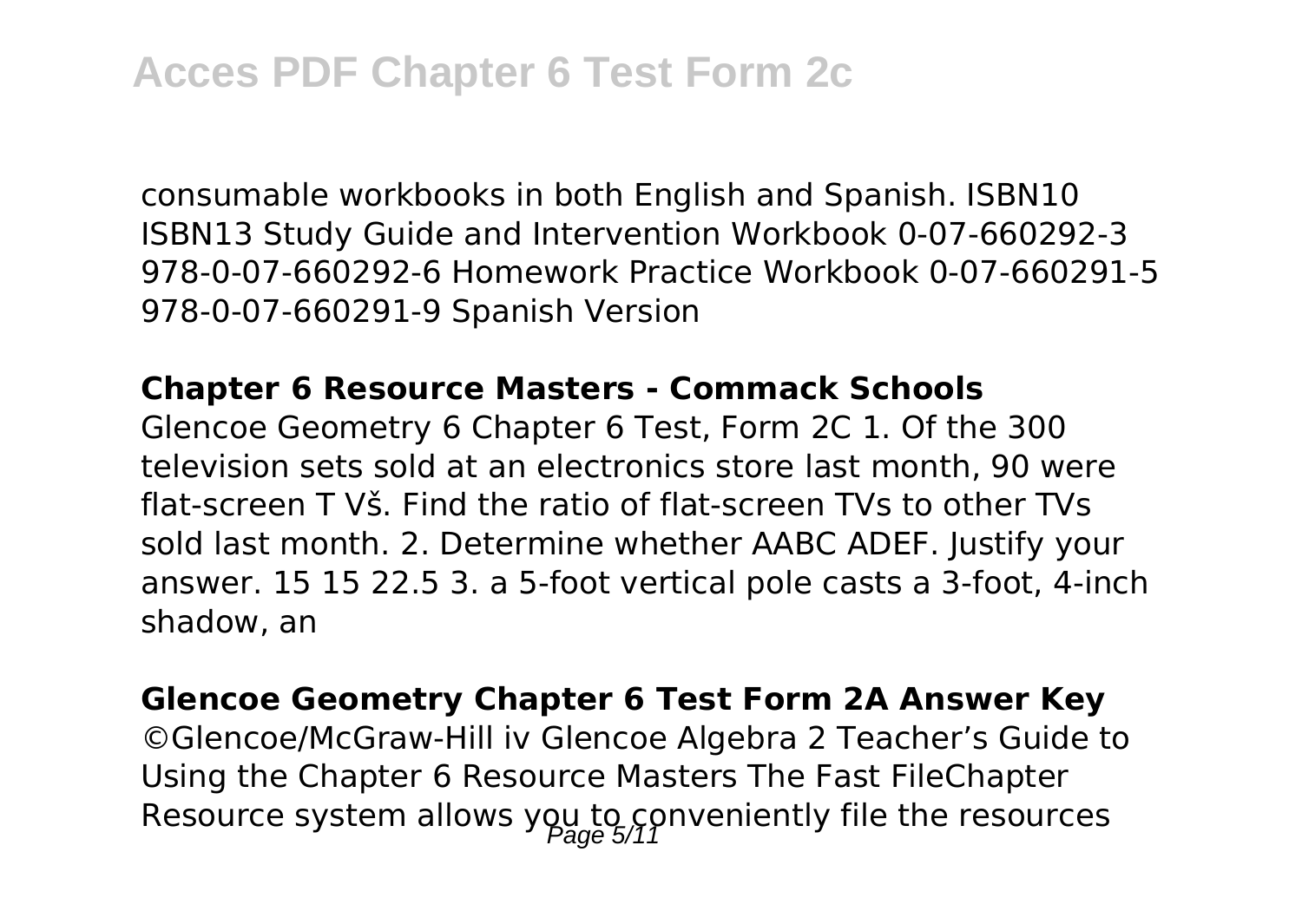you use most often. The Chapter 6 Resource Mastersincludes the core materials needed for Chapter 6. These materials include worksheets, extensions, and assessment options.

#### **Chapter 6 Resource Masters - KTL MATH CLASSES**

This is an alphabetical list of the key vocabulary terms you will learn in Chapter 6. As you study the chapter, complete each term's definition or description. Remember to add the page number where you found the term.

#### **Chapter 6 Resource Masters**

chapter test aianjack chapter chapter test 6 form c select the best answer 1 which of the following monomials has the highest degree a 18a 5b c 9a 4b 4c 4d 2 b 12a 7bc 5 d 6a 3b 2c 3d 2e 3 2 which of the following is a fourth degree trinomial with no quadratic term and a leading coefficient of 3 f x 3x 4 1 g 3x 4 8x  $3 \times 2$  h 6x 3 3x 4 x j x x 2  $\frac{1}{2}$   $\frac{1}{2}$   $\frac{1}{2}$   $\frac{1}{2}$   $\frac{1}{2}$   $\frac{1}{2}$   $\frac{1}{2}$   $\frac{1}{2}$   $\frac{1}{2}$   $\frac{1}{2}$   $\frac{1}{2}$   $\frac{1}{2}$   $\frac{1}{2}$   $\frac{1}{2}$   $\frac{1}{2}$   $\frac{1}{2}$   $\frac{1}{2}$   $\frac{1}{2}$   $\frac{1}{2}$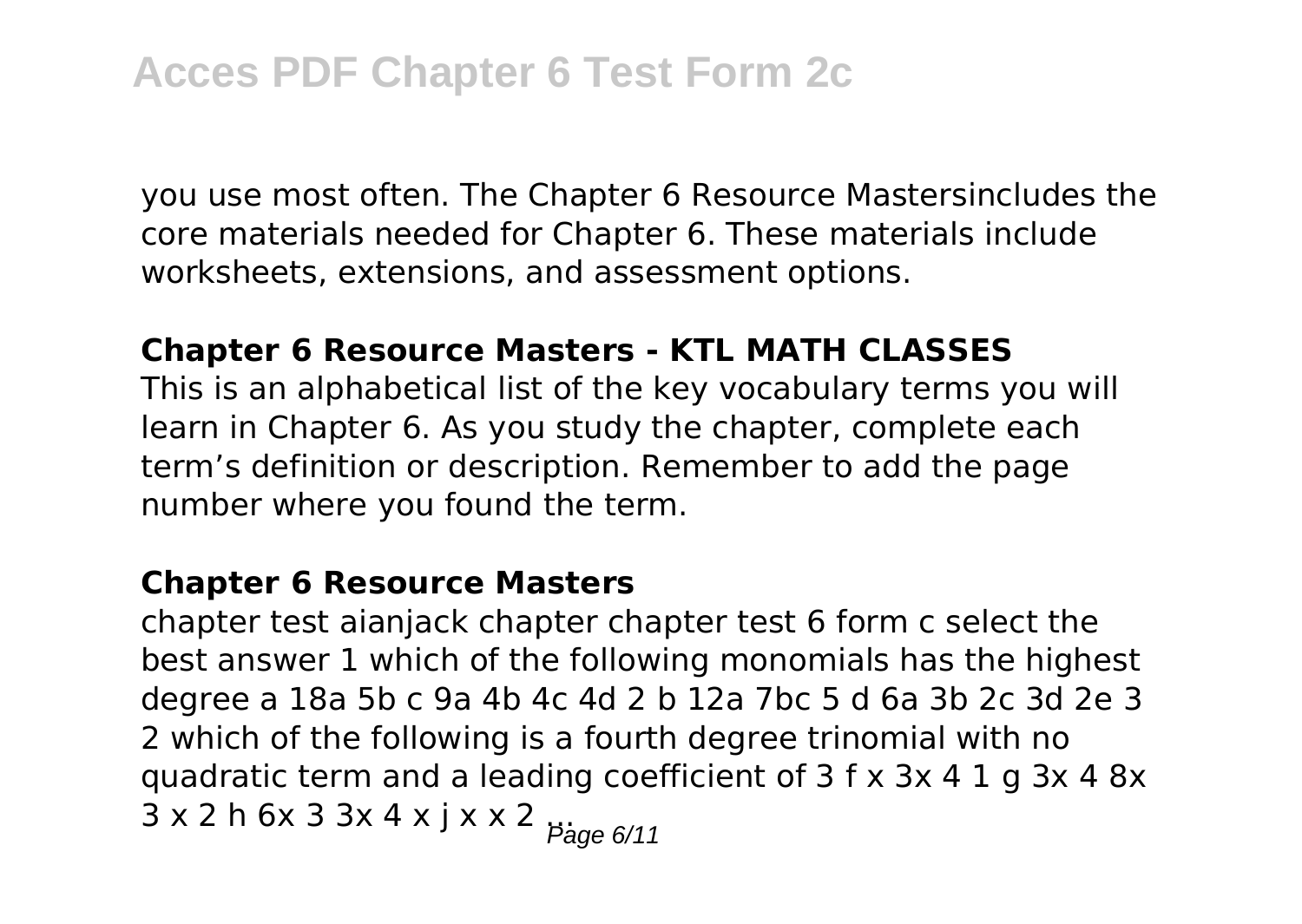#### **Chapter 6 Test Form 2D Answers Geometry**

6 Chapter 6 Test, Form 2C 1. Of the 300 television sets sold at an electronics store last month, 90 were flat-screen T Vš. Find the ratio of flat-screen TVs to other TVs sold last month. 2. Determine whether AABC ADEF. Justify your answer. 15 15 22.5 3. a 5-foot vertical pole casts a 3-foot, 4-inch shadow, an oak tree casts a 20-foot shadow.

#### **Methacton School District / Overview**

Other Results for Chapter 3 Test Form 2C Answers Key: PDF www.methacton.org. 3 Chapter 3 Test, Form 2C DATE PERIOD SCORE sv qq —6/3 For Questions 1 and 2, refer to the figure. 1. Identify the intersection of plane SVX and plane STU. 2. Name a segment skew to WY.

## Chapter 3 Test Form 2C Answers Key - atestanswers.com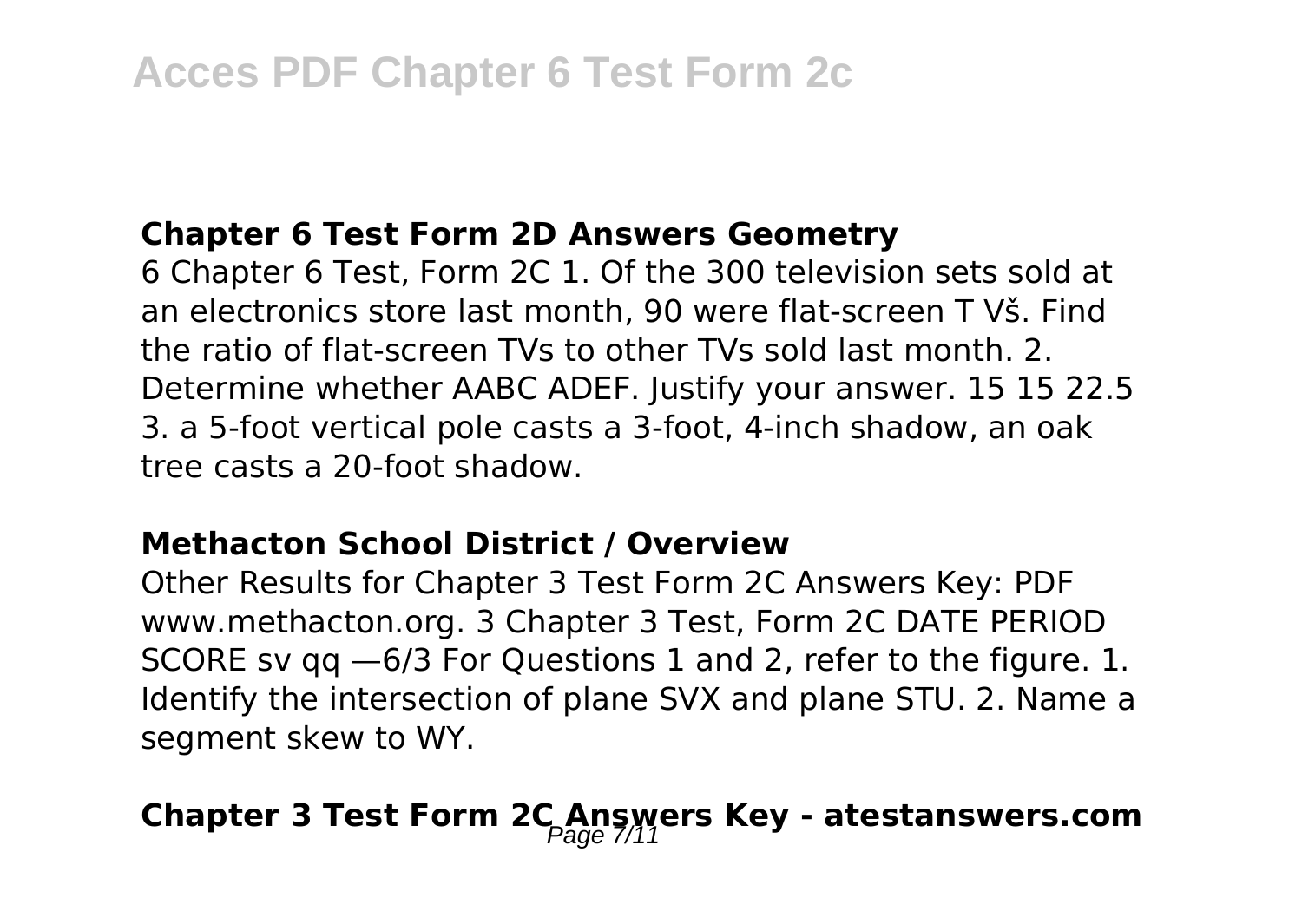Chapter 11 Test Form 2c chapter 11 test form 2c NAME DATE PERIOD 11 Chapter 11 Test, Form 2C SCORE For Questions 11 and 12, find the area of each figure Round to the nearest tenth if necessary 11 Geo-AS11-033-860188-A 8 cm 6 cm 12 Geo-AS11-034-860188-A 143 m 66 m 13 The height of a triangle is 8 meters less than its base If the area of the ...

#### **[EPUB] Chapter 11 Test Form 2c**

©Glencoe/McGraw-Hill iv Glencoe Geometry Teacher's Guide to Using the Chapter 6 Resource Masters The Fast FileChapter Resource system allows you to conveniently file the resources you use most often. The Chapter 6 Resource Mastersincludes the core materials needed for Chapter 6. These materials include worksheets, extensions, and assessment options.

## **Chapter 6 Resource Masters - Math Problem Solving** Showing top 8 worksheets in the category - Chapter 2 Test Form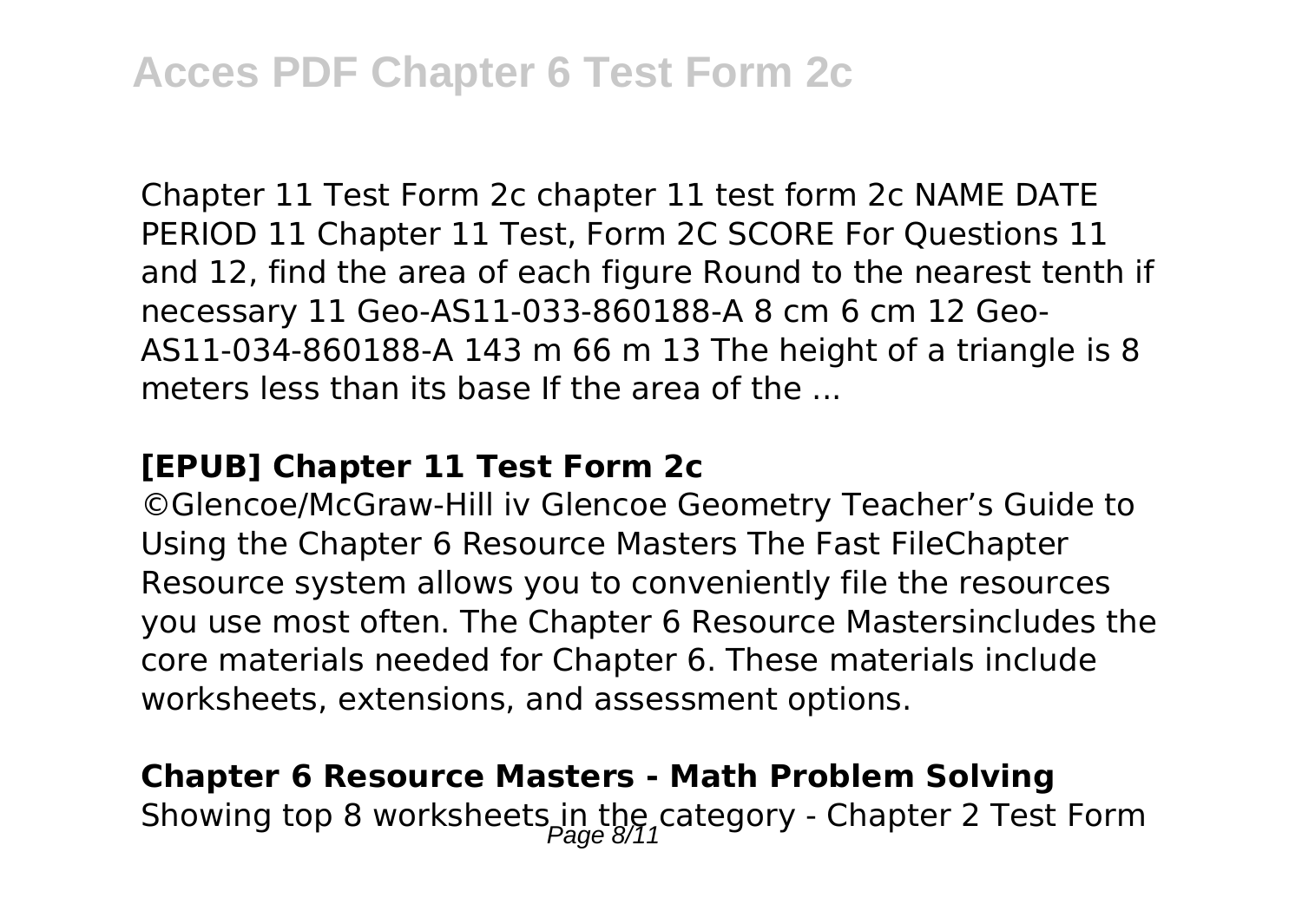2a. Some of the worksheets displayed are Chapter 2 resource masters, Chapter 2 test form 2a score, Chapter 7, Chapter 2 resource masters, Chapter 4 resource masters, Parent and student study guide workbook, Chapter 6 test form 2c algebra 2, Chapter 2 resource masters.

**Chapter 5 Test Form 2A Answers - atestanswers.com** NAME DATE PERIOD 6 Chapter 6 Test, Form 2C. NAME DATE PERIOD Assessment Chapter 6 55Glencoe Geometry 6 SCORE 1. What is the sum of the interior angles of an octagonal box? 2. A convex pentagon has interior angles with measures (5x - 12)°,  $(2x + 100)$ °,  $(4x + 16)$ °,  $(6x + 15)$ °, and  $(3x + 41)$ °. Find the value of x.

**Chapter 3 Test Form 2C Answer Key - atestanswers.com** form for the altitude to BC  $, \ldots$ . Geo-AS05-042-860182 x y A(0, 0) C(2c, 0) B(2a, 2b) O Geo-AS05-038-860182 2x + 30 3x-4 B C A D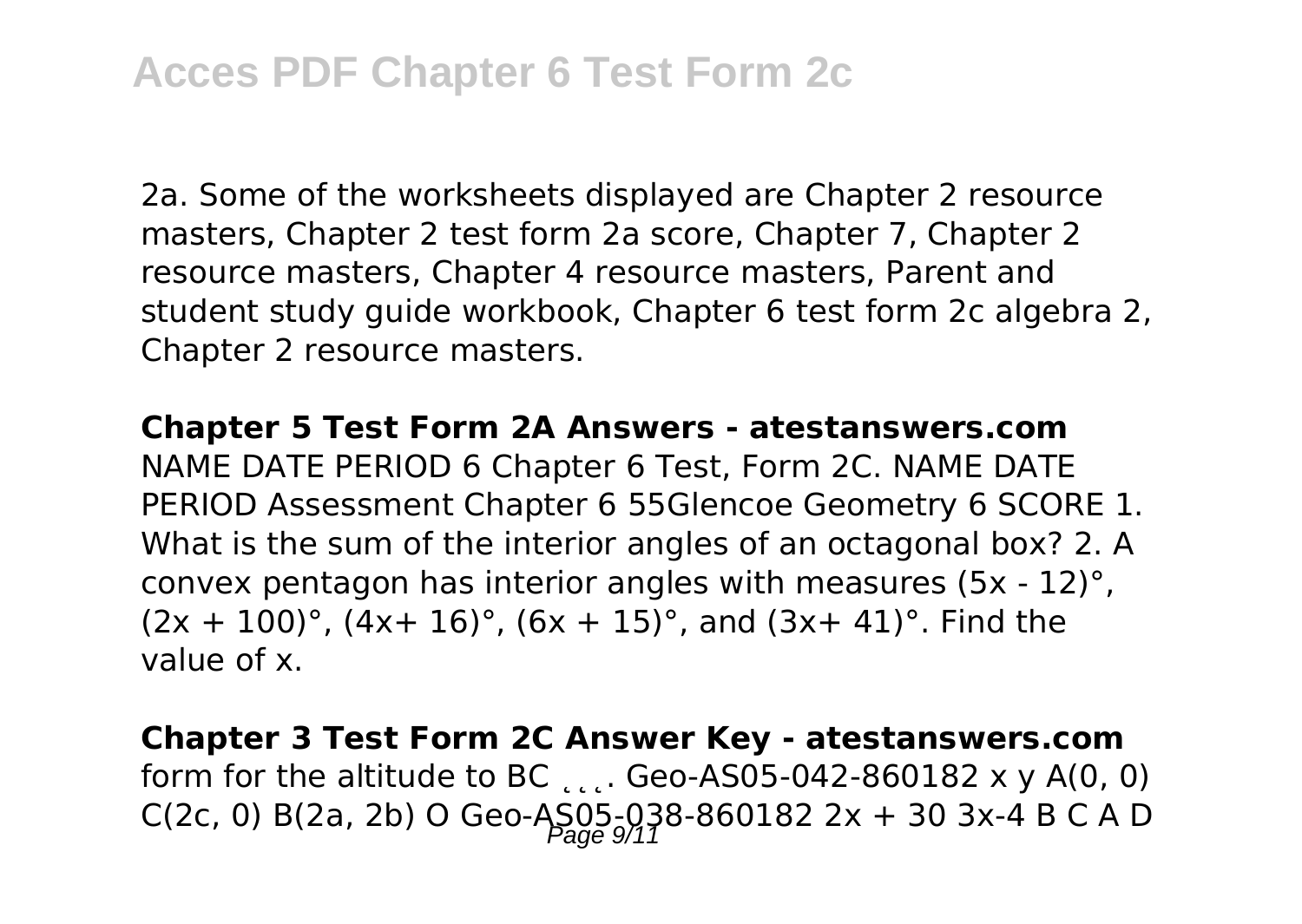Chapter 5 56Glencoe Geometry Chapter 5 Test, Form 2C (continued) Geo-AS05-039-860182 23° 20° H G F E 6 6

#### **NAME DATE PERIOD 5 Chapter 5 Test, Form 2C SCORE**

Chapter 6 Test Form 2a. Chapter 6 Test Form 2a - Displaying top 8 worksheets found for this concept.. Some of the worksheets for this concept are Chapter 6 resource masters, Chapter 9 resource masters, Chapter 6 resource masters, Chapter 6 resource masters, Chapter 6 resource masters, Chapter 6 resource masters, Chapter 6 test form 2c algebra 2, Chapter 10 resource masters.

#### **Chapter 6 Test Form 2a Worksheets - Kiddy Math**

[DOC] Chapter 8 Test Form 2c - icdovidiocb.gov.it chapter-8-testform-2c 1/5 PDF Drive - Search and download PDF files for free Chapter 8 Test Form 2c Eventually, you will extremely discover a new experience and attainment by spending [EPUB] Geometry